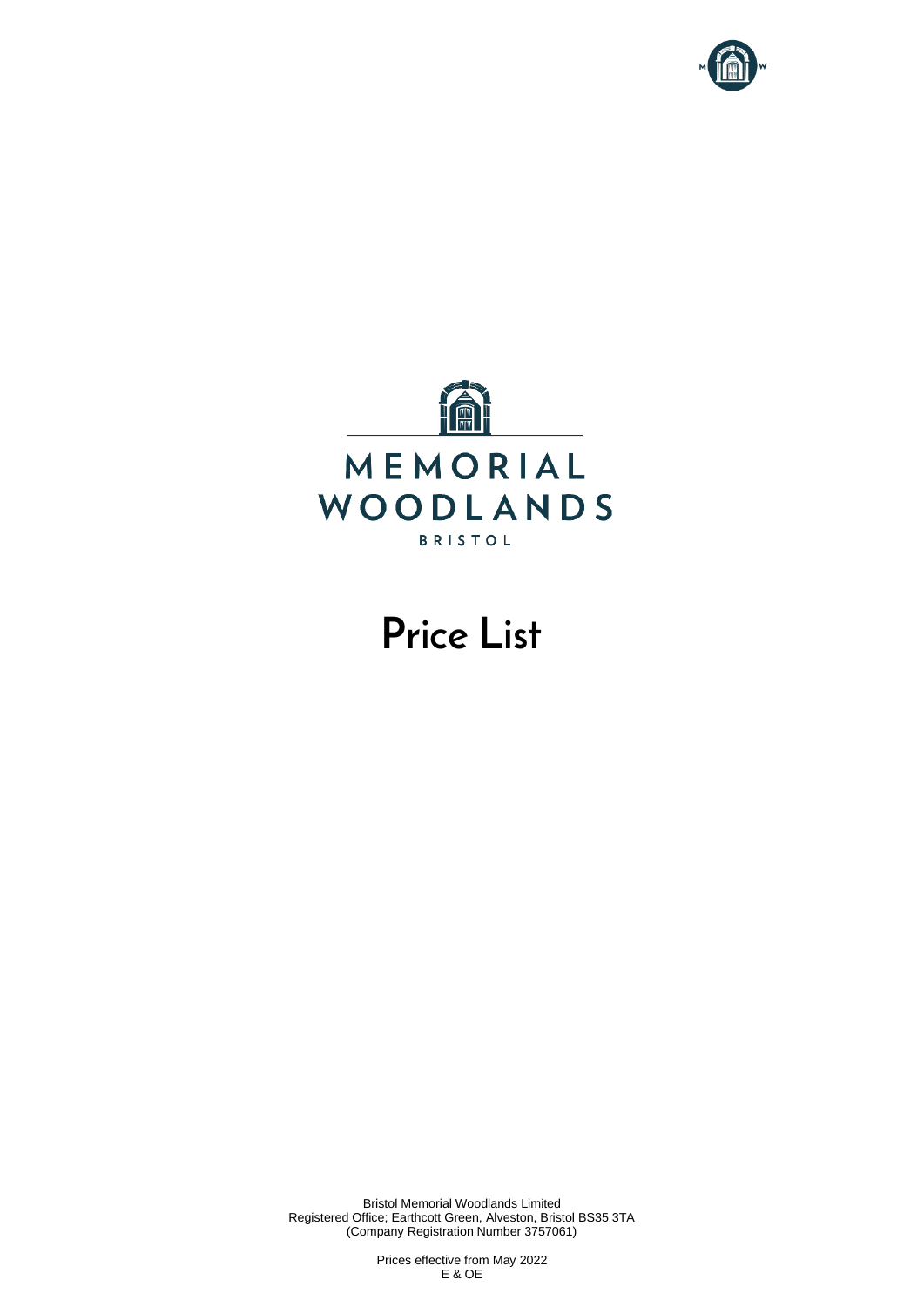

### **Funeral Directing Costs**

#### **Your personal funeral director £995**

**At Memorial Woodlands we pride ourselves on providing every family with one point of contact, who not only arranges but also directs the funeral. We ensure you have the time, space and privacy to design exactly the right funeral for your loved one.** 

**Before the day your funeral director will:**

- **meet with you to provide you all support, guidance and advice you wish, including completion of all necessary documentation;**
- **liaise with all third parties including doctors, hospitals, hospices and homes, coroners, crematorias, cemeteries and celebrants or ministers;**
- **arrange notices, flowers and organise orders of service;**
- **arrange any viewings you request.**

**On the day of the funeral your funeral director will:**

- **organise the hearse and all necessary staff, fulfilling your requests and any special requirements;**
- **manage the music, pall bearers, floral tributes and any other services you have requested.**

**Services provided to your loved one £1295**

- **Your personal funeral director will organise for your loved one to be brought into our care as soon as possible.**
- **Following your wishes we will care, prepare and dress the deceased for the funeral and any viewings you request.**
- **We will provide a hearse for the coffin to be transported and escort the deceased to the location(s) of the service(s) and committal.**

#### **Coffins and Caskets**

**We source our coffins from local manufacturers, including traditional, ecological, veneered and solid wood. Your funeral director will advise you of the unique qualities of each coffin.** 

| Ecological coffins               |       |                                       |        |
|----------------------------------|-------|---------------------------------------|--------|
| <b>Bamboo Traditional</b>        | £745  | <b>Willow Traditional two colours</b> | £895   |
| Bamboo Rounded                   | £745  | Willow Rounded two colours            | £895   |
| <b>Willow Traditional</b>        | £845  | Willow Traditional four colours       | £925   |
| <b>Willow Rounded</b>            | £845  | Cardboard                             | £650   |
| Traditional in oak or elm        |       |                                       |        |
| Simple wooden effect coffin      | £395  | Wood veneer                           | £545   |
| Wood veneer, raised lid          | £625  | Wood veneer, panelled                 | £715   |
| Traditional solid oak            |       |                                       |        |
| Flat lid and sides               | £900  | Raised lid and panel sides            | £1255  |
| Raised lid, panel sides & T-ends | £1245 | Decorative casket                     | £1,495 |
| Ashes caskets                    |       |                                       |        |
| Leaf boxes                       | £55   | Bamboo                                | £100   |
| Willow                           | £125  | Traditional oak                       | £145   |

Bristol Memorial Woodlands Limited Registered Office; Earthcott Green, Alveston, Bristol BS35 3TA (Company Registration Number 3757061)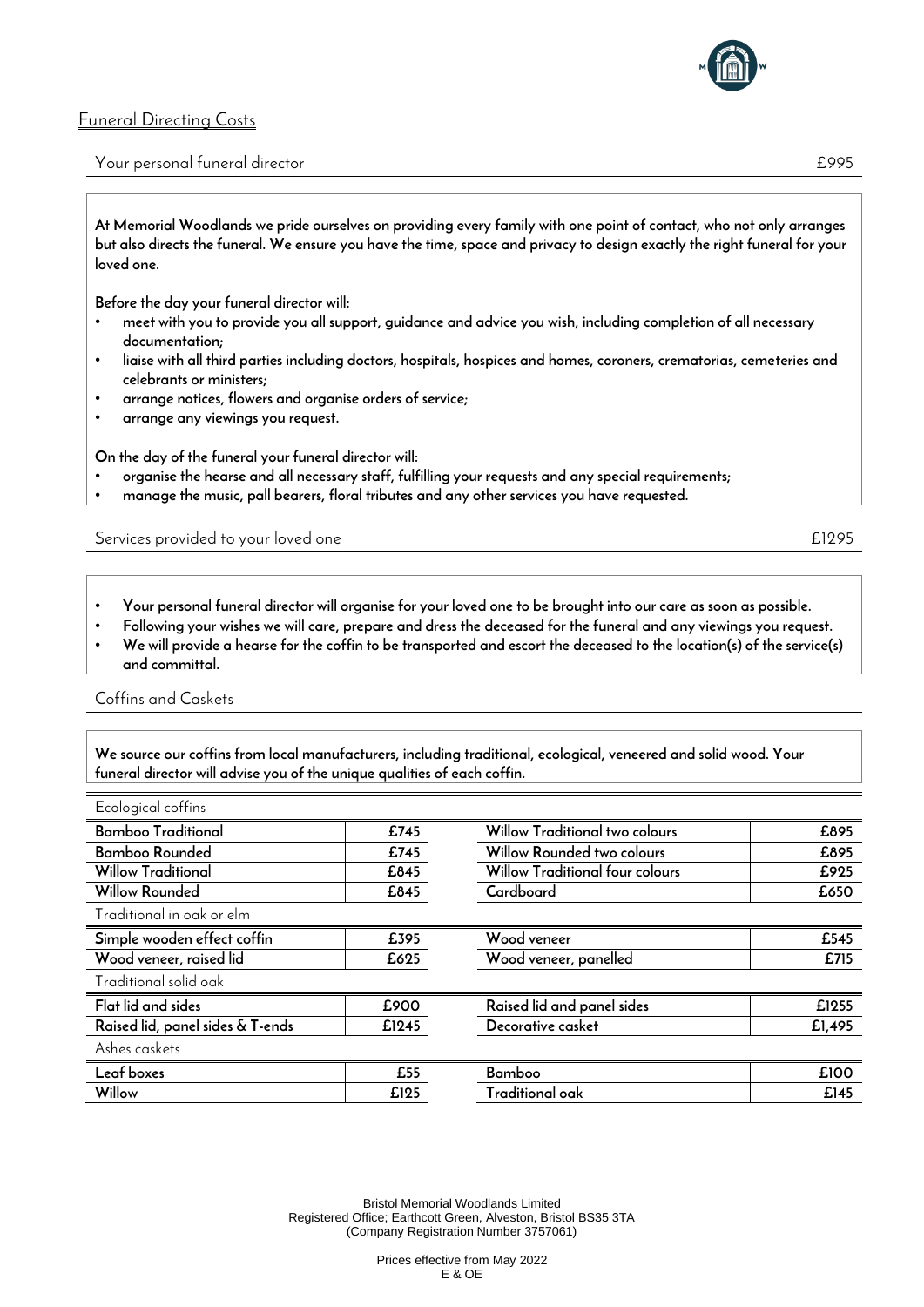

### **Chapel and reception rooms**

**We offer morning, afternoon, or all day services, giving friends and families the time, space and privacy to celebrate a life without being hurried. Choosing to use the beautiful Georgian chapel and adjacent reception rooms, which sit within a beautiful private garden with a tranquil pond, gives you the opportunity to say goodbye in your own way; you have use of the buildings for as long as you need. We can provide guests with refreshments, or you can provide your own. Whether the deceased will be buried or cremated we can hold the appropriate funeral service(s) in any denomination or belief.** 

| Chapel and reception rooms        |        |
|-----------------------------------|--------|
| 9am Chapel Service only           | £300   |
| Morning Service 10:15am - 12:45pm | £500   |
| Afternoon Service 2pm - 5:30pm    | £650   |
| All day Service                   | £1.150 |

| 9am Chapel Service only           | £300   | Up to 50 people attending  | £250 |
|-----------------------------------|--------|----------------------------|------|
| Morning Service 10:15am - 12:45pm | £500   | Up to 100 people attending | £300 |
| Afternoon Service 2pm - 5:30pm    | £650   | Up to 150 people attending | £350 |
| All day Service                   | £1.150 | Up to 200 people attending | £400 |
|                                   |        |                            |      |

 $\overline{1}$ 

**Chapel and reception rooms Self-catering surcharge (no corkage charged)**

| Catering               |                  |           |                  |
|------------------------|------------------|-----------|------------------|
| Tea and Coffee         | £2.40 per guest  | Oak Menu  | £12.95 per guest |
| Morning Breakfast Menu | £9.95 per guest  | Elm Menu  | £13.95 per guest |
| Cake Selection Menu    | £4.95 per guest  | Deli Menu | £15.95 per guest |
| Light Refreshment Menu | £10.95 per guest |           |                  |

| Oak Menu  | £12.95 per guest |
|-----------|------------------|
| Elm Menu  | £13.95 per guest |
| Deli Menu | £15.95 per guest |
|           |                  |

**Additional services available**

| Each funeral at Memorial Woodlands is unique. To help families we offer additional services, including: |      |                   |           |  |  |
|---------------------------------------------------------------------------------------------------------|------|-------------------|-----------|--|--|
| Funeral service at a separate location<br>prior to the committal                                        | £250 | Additional hearse | £350      |  |  |
| Gown                                                                                                    | £25  | Excess, per mile  | £1.70     |  |  |
| <b>Hygienic Treatment</b>                                                                               | £150 | Motorcycle hearse | From £950 |  |  |
| Limousine                                                                                               | £250 | Horse-drawn cart  | From £900 |  |  |
| Home viewing                                                                                            | £195 |                   |           |  |  |

**Out of hours surcharge**

**Our normal office hours are Monday to Friday 9:00 until 17:00, but we understand you may need our services outside of these. We are happy to help but do need to charge an additional fee.** 

| _ollection | £250 | Weekend funerals and services | £495 |
|------------|------|-------------------------------|------|
| Viewing    | £10C | Home Viewina                  | £15C |

**Third-party costs**

**We pay some fees on your behalf, such as doctors' certificates or crematorium charges. These are known as disbursements and must be settled by you at least 48 hours in advance of the funeral. We show all fees on your final account.** 

| Doctors' fees           | £164        | Orders of service (from) | £70             |
|-------------------------|-------------|--------------------------|-----------------|
| Announcements           | £ varies    | Celebrants (from)        | £275            |
| <b>Flowers</b>          | £ varies    | Church                   | <b>£</b> varies |
| Cremation fees (varies) | £490-£1.550 | Choir/musicians          | £ varies        |
| Organist                | £80         |                          |                 |

Bristol Memorial Woodlands Limited Registered Office; Earthcott Green, Alveston, Bristol BS35 3TA (Company Registration Number 3757061)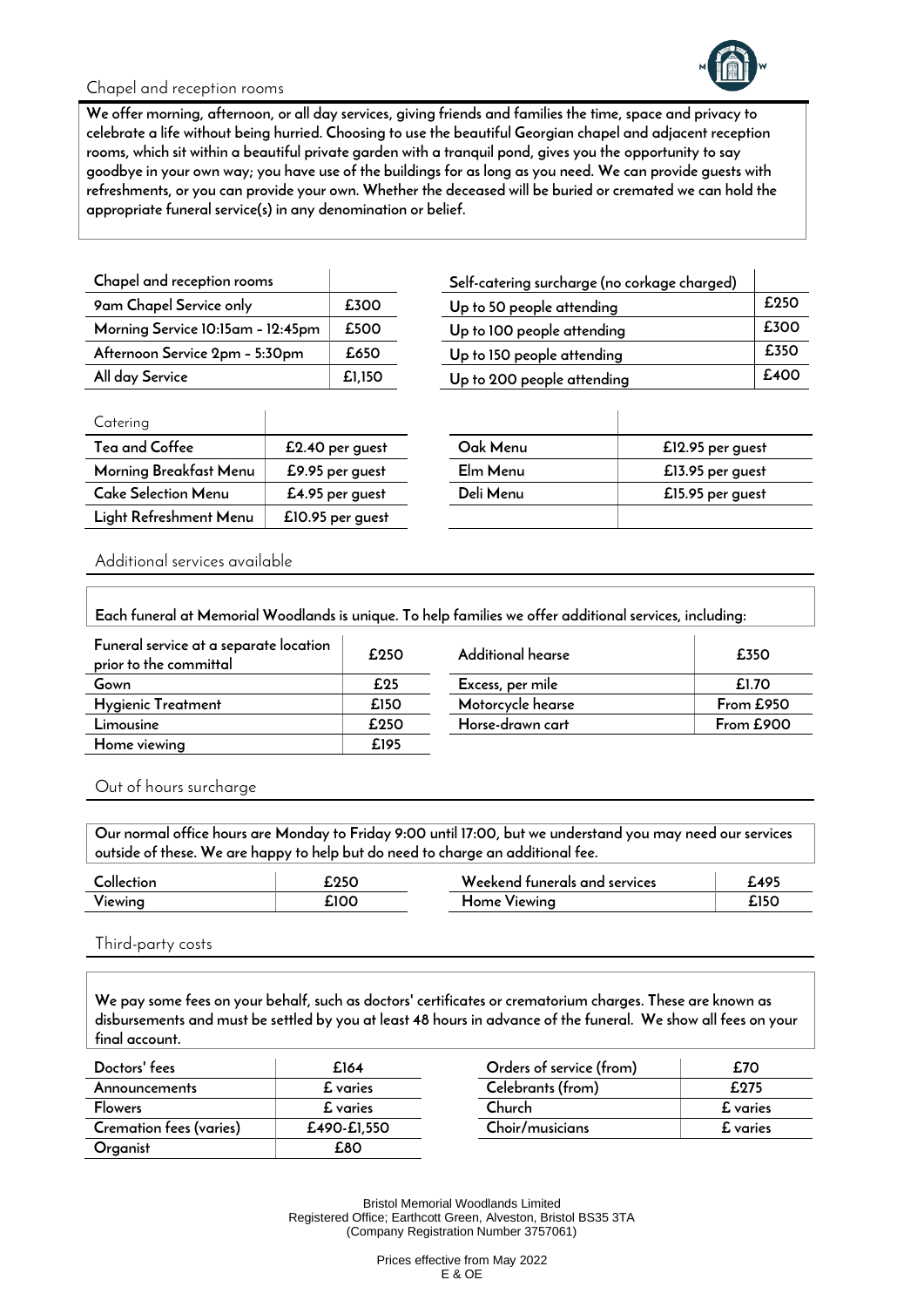

| Woodlands Cemetery Price List |
|-------------------------------|
|-------------------------------|

|                                                 | Leasehold<br>Cost | Length<br>of Lease | Internment<br><b>Rights</b>    | <b>Size</b>                | <b>Tree Type</b>                                                  | Bench<br>Rights | Trust<br>Payments |
|-------------------------------------------------|-------------------|--------------------|--------------------------------|----------------------------|-------------------------------------------------------------------|-----------------|-------------------|
| <b>Simple Ashes</b><br>Memorial                 | £1,495            | 125 years          | 2 ashes                        | Im x Im                    | None                                                              | No              | £149              |
| <b>Shared Tree</b><br>Ashes<br>Memorial         | £1,995            | 125 years          | 2 ashes                        | $2m \times 2m$             | Oak<br>Rowan<br>Silver Birch<br>Cherry<br>Apple<br>Pear<br>Willow | No              | £199              |
| Simple Burial<br>Memorial                       | £1,995            | 125 years          | 1 burial                       | 1.6m x<br>2.5 <sub>m</sub> | None /<br>shared *                                                | No              | £199              |
|                                                 | £2,995            | 125 years          | 2 burials<br>(Double<br>Depth) | 2.5m x<br>2.5 <sub>m</sub> | Oak<br>Rowan                                                      |                 | £299              |
| <b>Shared Tree</b><br><b>Burial</b><br>Memorial | £3,495            | 125 years          | 2 burials &<br>1 ashes         | 9.5m x<br>2.5 <sub>m</sub> | Silver Birch<br>Cherry<br>Apple                                   | No              | £349              |
|                                                 | £3,695            | 125 years          | 2 burials &<br>2 ashes         | 2.5m x<br>2.5 <sub>m</sub> | Pear<br>Willow                                                    |                 | £369              |

\*Over time, and at the discretion of the Bristol Memorial Woodlands Trust, these areas will be planted with a variety of native trees.









### **Burial/Interment Fees**

| <b>Burial Cost</b>      | £850 | <b>Weekend Burial Cost</b>                                                    | £975 |
|-------------------------|------|-------------------------------------------------------------------------------|------|
| Ashes Interment         | £250 | Weekend Ashes Interment                                                       | £350 |
| Double Ashes Interment* | £350 | Weekend Double Ashes Interment*                                               | £450 |
| Pet Ashes Interment     | £50  | $^*$ Two ashes to be interred into the same plot at the same time $\parallel$ |      |

**Additional Ashes Interment Rights for Plots (subject to availability)**

**One additional set of ashes £700**

Bristol Memorial Woodlands Limited Registered Office; Earthcott Green, Alveston, Bristol BS35 3TA (Company Registration Number 3757061)